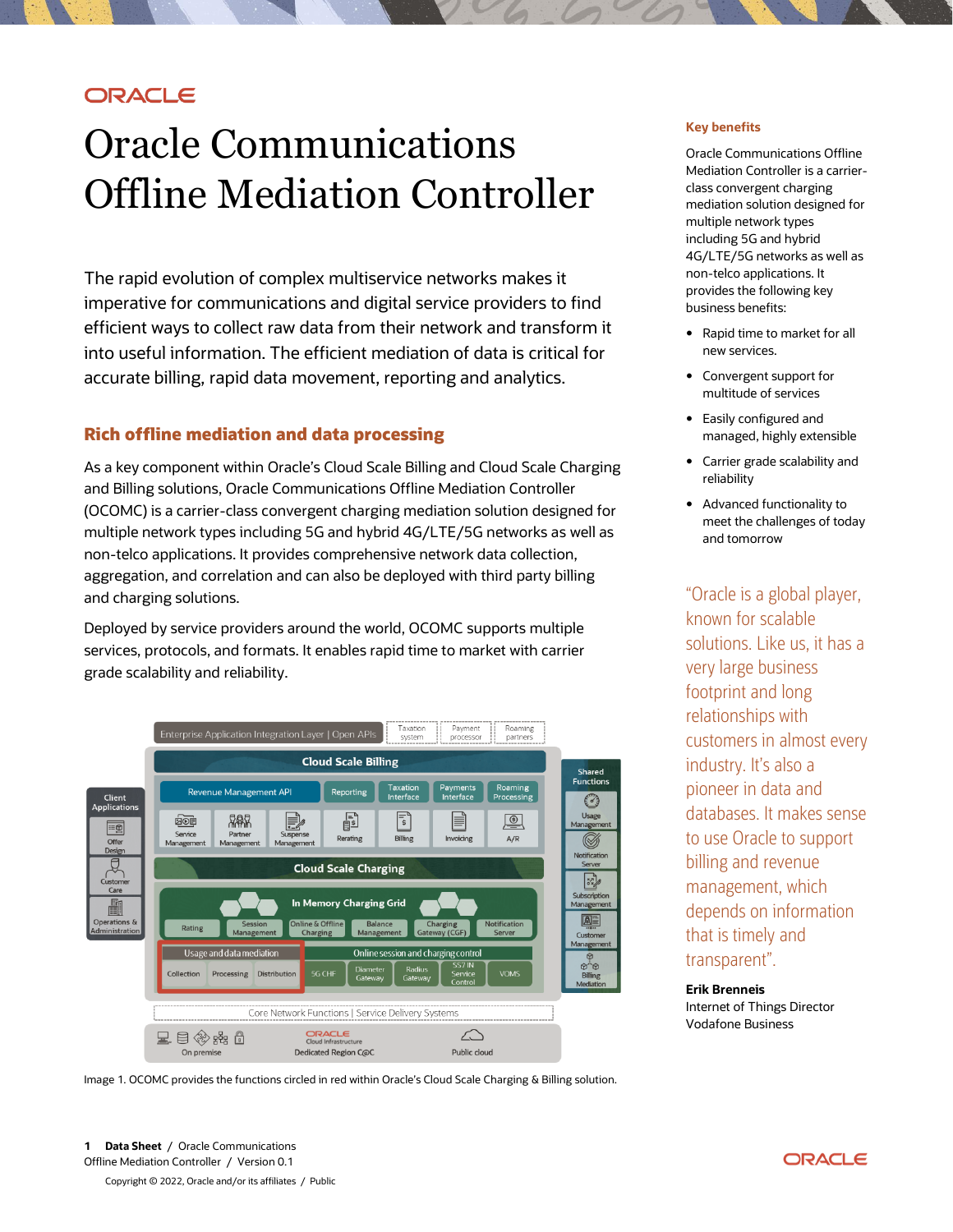## **A flexible cartridge-based design**

OCOMC provides a cartridge-based architecture that enables service providers to modify rules and support flexible pricing and packaging options for different services.



Image 2. Supported formats, protocols, and functions of OCOMC.

OCOMC provides the following types of cartridges:

- Five technology cartridge bundles supporting network technologies like IMS with Diameter, Packet Core with GTP' and Radius protocols
- Fifteen collection cartridges to collect and normalize data
- Five aggregation processor cartridges to correlate records from multiple sources and manage aggregation for long-running sessions
- Seven enhancement processor cartridges to add useful data to records and perform functions such as sequencing, tagging, filtering, validation, duplication removal and record analysis
- Sixteen distribution cartridges to distribute records to downstream operations support systems

OCOMC further provides:

- A record editor utility to edit records for the attribute values and reprocess the corrected records
- A cartridge development kit to develop cartridges in case the required functionality is not available as out of the box cartridges

## **Architectural agility**

Designed with a distributed architecture with centralized administration and management, OCOMC can handle extreme scalability requirements. The product is architected to collect once – for any source, any format, and any protocol – and distribute many times. OCOMC provides role-based access control through its GUI and the mediation processes communicate using Secured Socket Layer (SSL) to ensure secured deployments.

## **Carrier-grade reliability**

Reliability is mission-critical in collecting and transmitting the records that are tied to a company's revenue. OCOMC has many mediation assurance features

#### **Key features**

- Native mediation with Oracle Cloud Scale Monetization solutions
- Highly flexible, configurable, extensible
- Intuitive GUI
- Record correction and editing
- Mediation assurance features
- Collect any usage type and source
- Rich mediation processing
- Distributed architecture for extreme robustness and scalability
- Secured deployments with role-based access control and SSL support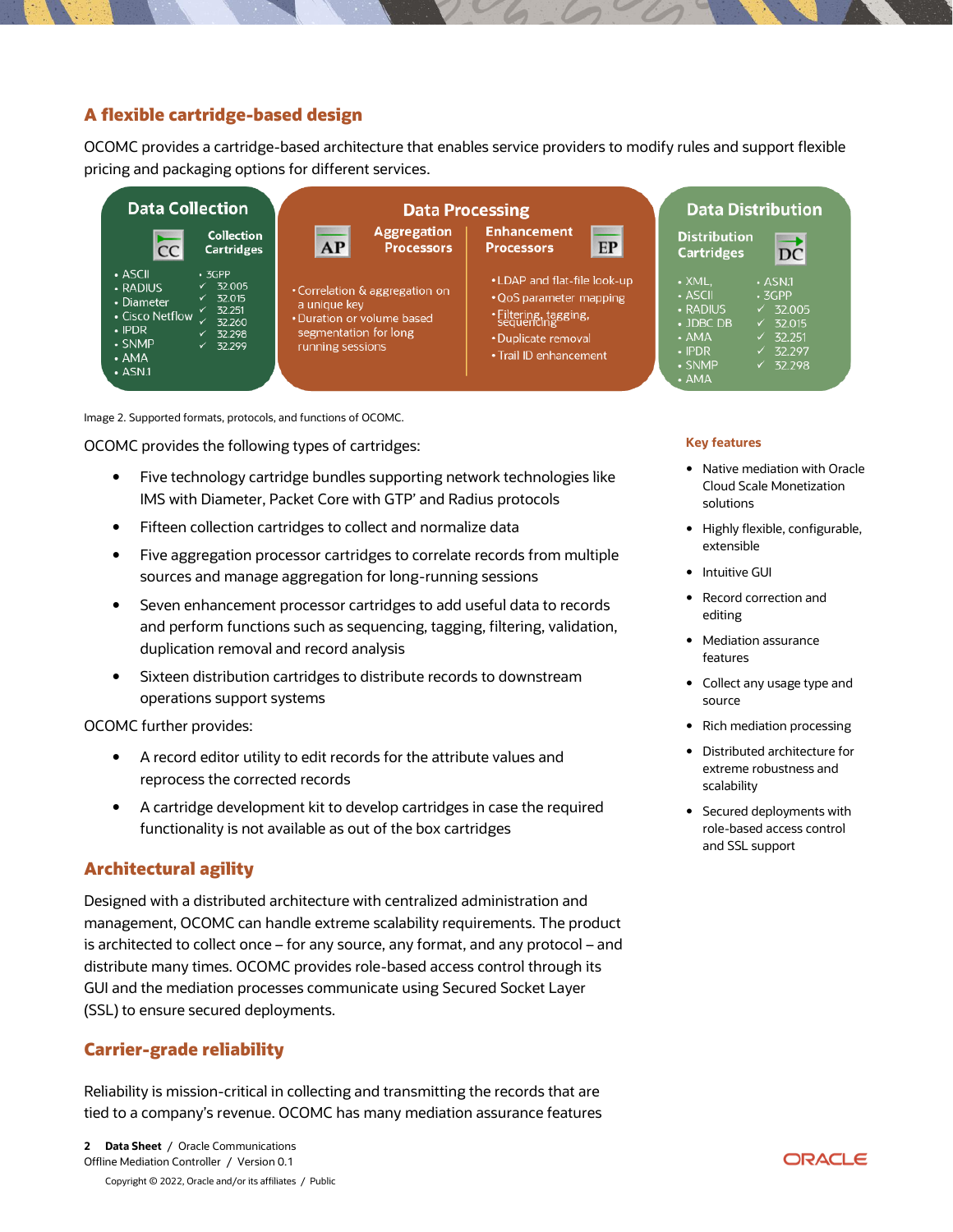such as alarms which trigger after a configurable time period with no records or record counts collected throughout the entire mediation chain. No records are lost with fail-safe mediation and a record editor supports manual correction of failed records with a full audit trail and the ability to lock fields.

## **Cloud native agility**

Service providers and enterprises are increasingly looking to deploy cloud native architectures to modernize and automate their IT operations. OCOMC provides a cloud native deployment option, supporting a Kubernetes-orchestrated containerized multi-service architecture to facilitate continuous integration / continuous delivery and DevOps practices. This allows increased agility and automation, higher availability, and lower operating costs. OCOMC can also be deployed as a non-containerized application if required.

## **Easily configured and managed, highly extensible**

OCOMC is a GUI-based solution (image 3) which includes a cartridge development kit to facilitate ease of use, rapid configuration and building custom deployment specific cartridges. Users can easily configure functionality to create end-to-end mediation chains from collection-correlation to aggregation to validation to enhancement and other forms of pre-processing to distribution.



Image 3. OCOMCs graphical user interface provides ease of configuration

Each cartridge is rule driven and chained together using drag & drop configuration (image 3). Cartridges further have an inbuilt routing technique allowing data to be sent in one of the following modes – multicast, round robin, directed or modulus.



Image 4. OCOMCs provides flexible configuration where each cartridge is rule driven

**3 Data Sheet** / Oracle Communications Offline Mediation Controller / Version 0.1

Copyright © 2022, Oracle and/or its affiliates / Public

#### Key cloud native features

- Kubernetes-orchestrated containerized multi-service architecture
- Choice of Open Container Initiative based Kubernetes runtime
- Helm charts simplify installation of BRM and its dependencies into a Kubernetes cluster
- Observability and logging framework support
- Choice of Oracle database: physical or containerized
- Utilize any CI/CD pipeline to support the rapid launch of differentiating services
- Incorporate BRM configuration and extension support
- Deployable on private clouds behind a firewall or public cloud infrastructure
- Supports industry standard cloud native technologies for volume / cluster networking and logging and monitoring
- Kubernetes services and deployments to enable simpler upgrades and configuration changes
- Efficient scaling utilizing Kubernetes inbuilt horizontal scaling